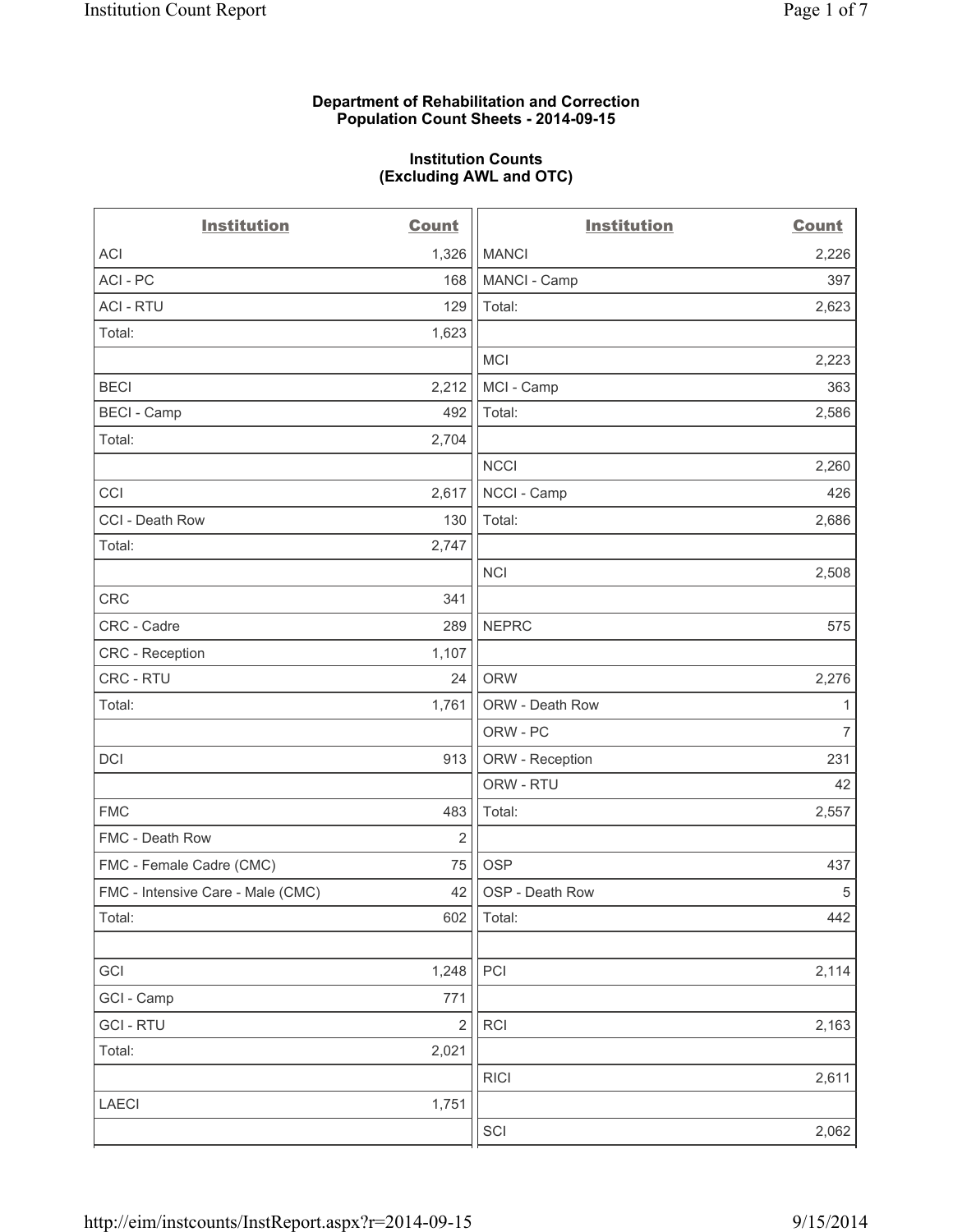|                          |       |                | <b>Total Population:</b> | 50,617 |
|--------------------------|-------|----------------|--------------------------|--------|
| Total:                   | 2,465 |                |                          |        |
| MACI - Youth             | 25    | Total:         |                          | 1,401  |
| MACI - Minimum           | 1,410 | <b>WCI-RTU</b> |                          | 97     |
| <b>MACI</b>              | 1,030 | <b>WCI</b>     |                          | 1,304  |
| Total:                   | 1,571 | <b>TOCI</b>    |                          | 1,023  |
| <b>LORCI - Reception</b> | 1,077 |                |                          |        |
| LORCI - Cadre            | 228   | Total:         |                          | 1,513  |
| <b>LORCI</b>             | 266   | TCI - Camp     |                          | 441    |
|                          |       | <b>TCI</b>     |                          | 1,072  |
| LOCI                     | 2,284 |                |                          |        |
|                          |       | Total:         |                          | 1,142  |
| Total:                   | 2,169 | SOCF - RTU     |                          | 61     |
| LECI - Camp              | 191   | <b>SOCF</b>    |                          | 1,081  |
| LECI                     | 1,978 |                |                          |        |

\* The Total Population includes 37 Offenders with Reason Codes 30 & 31.

\*\* The Total Population includes 30 Offenders with Reason Code 0A.

# **Male Population by Security Level (Include AWL and Exclude OTC)**

| $\frac{1}{2}$          |             |            |          |              |
|------------------------|-------------|------------|----------|--------------|
| <b>Security Level</b>  | <b>Body</b> | <b>AWL</b> | $(-OTC)$ | <b>Total</b> |
| Total Level 5          | 115         | 0          | 0        | 115          |
| Total Level 4          | 1,746       | 20         | 20       | 1,746        |
| Total Level 3          | 11,121      | 113        | 84       | 11,150       |
| Total Level 2          | 17,583      | 277        | 189      | 17,671       |
| Total Level 1          | 15,699      | 215        | 117      | 15,797       |
| <b>Total Death Row</b> | 138         | 0          | 0        | 138          |
| <b>Total Male</b>      | 46,402      | 625        | 410      | 46,617       |

# **Female Population by Institution (Include AWL and Exclude OTC)**

| <b>Institution</b>       | <b>Body</b> | <b>AWL</b> | $(-OTC)$ | <b>Total</b> |
|--------------------------|-------------|------------|----------|--------------|
| DCI                      | 913         | 13         | 8        | 918          |
| <b>FMC</b>               | 22          |            |          | 23           |
| FMC - Female Cadre (CMC) | 75          | 0          | 0        | 75           |
| <b>NEPRC</b>             | 575         | 19         | 9        | 585          |
| <b>ORW</b>               | 2,276       | 74         | 31       | 2,319        |
| ORW - Death Row          |             | 0          | 0        |              |
| ORW - PC                 |             | 0          | n        |              |
| ORW - Reception          | 231         |            |          | 231          |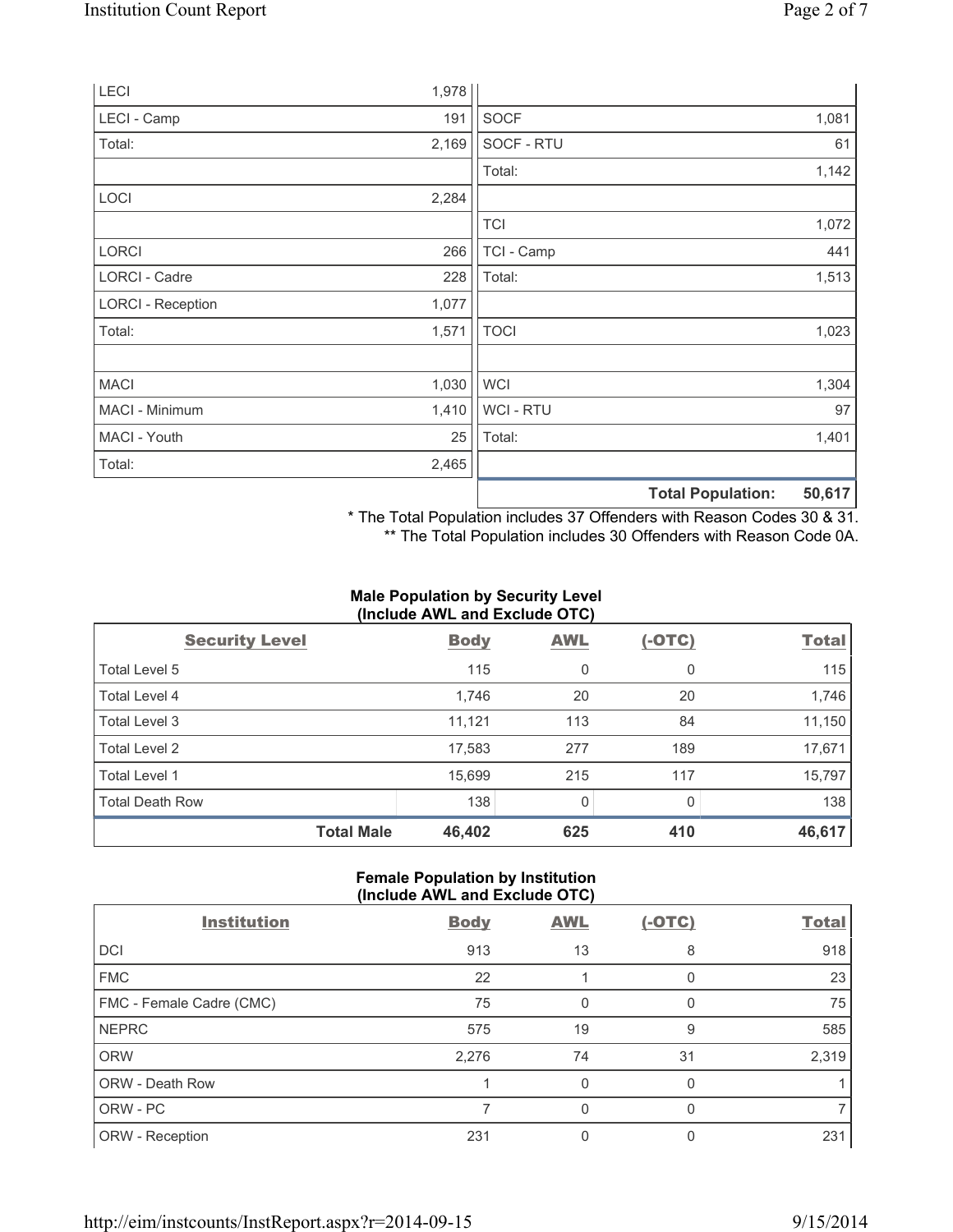| ORW - RTU |                          | 42     |     |     | 42     |
|-----------|--------------------------|--------|-----|-----|--------|
|           | <b>Total Female</b>      | 4.142  | 107 | 48  | 4,201  |
|           |                          |        |     |     |        |
|           | <b>Total Population:</b> | 50,544 | 732 | 458 | 50,818 |

# **Male Population by Institution: Security Level 5 (Include AWL and Exclude OTC)**

|             | <b>Institution</b>   | <b>Body</b> | <b>AWL</b> | $(-OTC)$ | <b>Total</b> |
|-------------|----------------------|-------------|------------|----------|--------------|
| <b>OSP</b>  |                      | 114         |            |          | 114          |
| <b>SOCF</b> |                      |             |            |          |              |
|             | <b>Total Level 5</b> | 115         |            |          | 115          |

# **Male Population by Institution: Security Level 4 (Include AWL and Exclude OTC)**

| <b>Institution</b>                | <b>Body</b>         | <b>AWL</b>          | $(-OTC)$            | <b>Total</b>              |
|-----------------------------------|---------------------|---------------------|---------------------|---------------------------|
| <b>ACI</b>                        | $\mathbf{1}$        | $\mathbf 0$         | $\mathsf 0$         | $\mathbf{1}$              |
| ACI - PC                          | $\mathfrak{S}$      | $\mathbf 0$         | $\mathbf 0$         | $\mathsf 3$               |
| CCI                               | $\overline{2}$      | $\mathsf{O}\xspace$ | $\mathsf{O}\xspace$ | $\sqrt{2}$                |
| CRC                               | $\overline{2}$      | $\mathbf 0$         | $\mathsf 0$         | $\sqrt{2}$                |
| CRC - Cadre                       | $\mathbf{1}$        | $\mathsf{O}\xspace$ | $\mathsf 0$         | 1                         |
| CRC - Reception                   | $\overline{2}$      | $\mathbf 0$         | $\mathsf{O}\xspace$ | $\sqrt{2}$                |
| CRC - RTU                         | 1                   | $\mathsf{O}\xspace$ | $\mathsf{O}\xspace$ | 1                         |
| FMC - Intensive Care - Male (CMC) | $\mathsf{O}\xspace$ | 1                   | $\mathbf{1}$        | $\mathsf 0$               |
| LECI                              | 5                   | $\mathsf{O}\xspace$ | $\mathsf{O}\xspace$ | $\sqrt{5}$                |
| <b>LORCI</b>                      | 3                   | $\mathbf 0$         | $\mathsf{O}\xspace$ | $\ensuremath{\mathsf{3}}$ |
| <b>LORCI - Cadre</b>              | $\mathbf{1}$        | $\mathsf 0$         | $\mathsf 0$         | $\mathbf{1}$              |
| <b>LORCI - Reception</b>          | 1                   | $\mathbf 0$         | $\mathsf{O}\xspace$ | 1                         |
| <b>MANCI</b>                      | 5                   | $\mathsf 0$         | $\mathsf 0$         | $\,$ 5 $\,$               |
| <b>MCI</b>                        | 1                   | $\mathbf 0$         | $\mathsf{O}\xspace$ | 1                         |
| <b>NCCI</b>                       | $\overline{2}$      | $\mathsf 0$         | $\mathsf{O}\xspace$ | $\overline{2}$            |
| <b>OSP</b>                        | 316                 | $\,$ 3 $\,$         | 3                   | 316                       |
| <b>RCI</b>                        | 14                  | $\mathbf 0$         | $\mathsf 0$         | 14                        |
| <b>SOCF</b>                       | 1,062               | 13                  | 13                  | 1,062                     |
| SOCF - RTU                        | 58                  | $\mathsf 0$         | $\mathsf{O}\xspace$ | 58                        |
| <b>TCI</b>                        | 22                  | $\mathsf 0$         | $\mathsf{O}\xspace$ | 22                        |
| <b>TOCI</b>                       | 229                 | $\overline{2}$      | $\overline{2}$      | 229                       |
| <b>WCI</b>                        | 14                  | $\mathbf{1}$        | $\mathbf{1}$        | 14                        |
| <b>WCI-RTU</b>                    | 1                   | $\mathsf{O}\xspace$ | $\mathsf{O}\xspace$ | $\mathbf{1}$              |
| <b>Total Level 4</b>              | 1,746               | 20                  | 20                  | 1,746                     |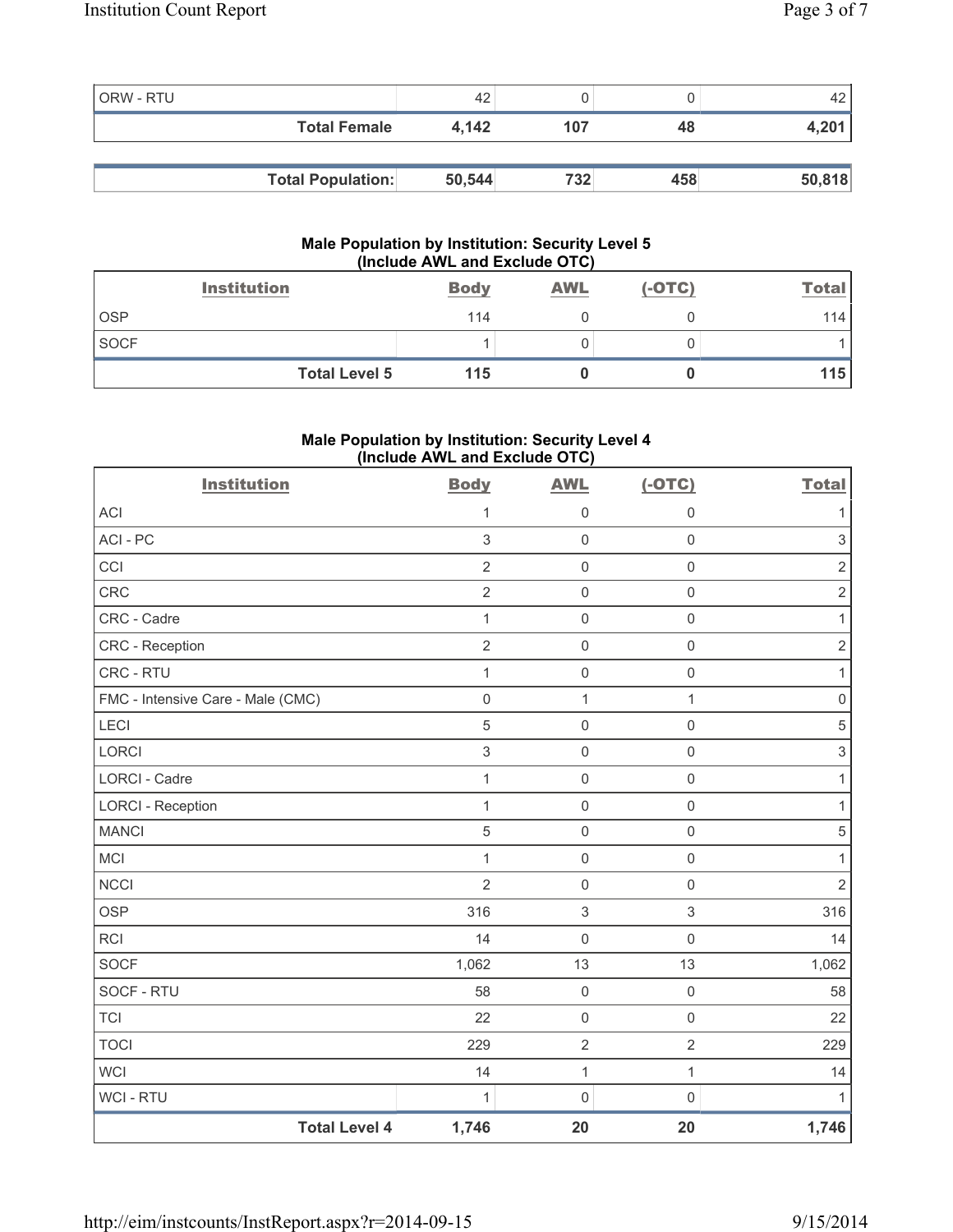| <b>Institution</b>                | (include AVVL and Exclude $O(O)$<br><b>Body</b> | <b>AWL</b>          | $(-OTC)$            | <b>Total</b>   |
|-----------------------------------|-------------------------------------------------|---------------------|---------------------|----------------|
| ACI                               | 24                                              | 1                   | 1                   | 24             |
| ACI-PC                            | 72                                              | $\mathbf 0$         | $\mathsf{O}\xspace$ | 72             |
| <b>BECI</b>                       | 6                                               | 1                   | $\mathbf{1}$        | $\,6\,$        |
| CCI                               | $\overline{7}$                                  | $\mathsf{O}\xspace$ | $\mathsf 0$         | 7              |
| <b>CRC</b>                        | 94                                              | $\,6\,$             | $\,$ 6 $\,$         | 94             |
| CRC - Cadre                       | 216                                             | $\mathsf{O}\xspace$ | $\mathsf{O}\xspace$ | 216            |
| CRC - Reception                   | 686                                             | 11                  | $\boldsymbol{9}$    | 688            |
| CRC - RTU                         | 12                                              | $\mathsf{O}\xspace$ | $\mathsf{O}\xspace$ | 12             |
| <b>FMC</b>                        | $\overline{2}$                                  | $\mathsf{O}\xspace$ | $\mathsf 0$         | $\sqrt{2}$     |
| FMC - Intensive Care - Male (CMC) | $\,8\,$                                         | $\mathbf 0$         | $\mathsf{O}\xspace$ | $\,8\,$        |
| GCI                               | $\mathbf{1}$                                    | $\mathbf 0$         | $\mathsf{O}\xspace$ | 1              |
| <b>LAECI</b>                      | 12                                              | $\mathbf 0$         | $\boldsymbol{0}$    | 12             |
| LECI                              | 1,816                                           | 19                  | 15                  | 1,820          |
| LOCI                              | $\,$ 6 $\,$                                     | 1                   | $\mathsf 0$         | $\overline{7}$ |
| LORCI                             | 65                                              | 23                  | 19                  | 69             |
| LORCI - Cadre                     | 212                                             | $\mathbf 1$         | $\mathsf 0$         | 213            |
| <b>LORCI - Reception</b>          | 570                                             | $\mathbf 1$         | $\mathbf{1}$        | 570            |
| MACI - Youth                      | 8                                               | $\mathbf 0$         | $\mathsf 0$         | 8              |
| <b>MANCI</b>                      | 2,163                                           | 11                  | 8                   | 2,166          |
| MCI                               | $\overline{2}$                                  | $\mathsf{O}\xspace$ | $\mathsf{O}\xspace$ | $\sqrt{2}$     |
| <b>NCCI</b>                       | 13                                              | $\mathbf 0$         | $\mathsf 0$         | 13             |
| <b>NCI</b>                        | 28                                              | $\mathbf 0$         | $\mathsf 0$         | 28             |
| PCI                               | 48                                              | $\sqrt{3}$          | $\mathsf{O}\xspace$ | 51             |
| <b>RCI</b>                        | 1,970                                           | 15                  | 13                  | 1,972          |
| <b>RICI</b>                       | $\ensuremath{\mathsf{3}}$                       | $\mathsf{O}\xspace$ | $\mathsf{O}\xspace$ | $\mathfrak{S}$ |
| <b>SOCF</b>                       | 17                                              | $\mathsf{O}\xspace$ | $\mathsf{O}\xspace$ | 17             |
| SOCF - RTU                        | 3                                               | $\mathsf{O}\xspace$ | $\mathsf{O}\xspace$ | $\mathfrak{S}$ |
| <b>TCI</b>                        | 972                                             | 13                  | $\,6\,$             | 979            |
| TCI - Camp                        | $\mathbf 1$                                     | $\mathsf{O}\xspace$ | $\mathsf{O}\xspace$ | $\mathbf{1}$   |
| <b>TOCI</b>                       | 765                                             | $\mathbf{1}$        | $\mathbf{1}$        | 765            |
| WCI                               | 1,225                                           | $\,6\,$             | $\overline{4}$      | 1,227          |
| <b>WCI-RTU</b>                    | 94                                              | $\mathsf{O}\xspace$ | $\mathsf{O}\xspace$ | 94             |
| <b>Total Level 3</b>              | 11,121                                          | 113                 | 84                  | 11,150         |

### **Male Population by Institution: Security Level 3 (Include AWL and Exclude OTC)**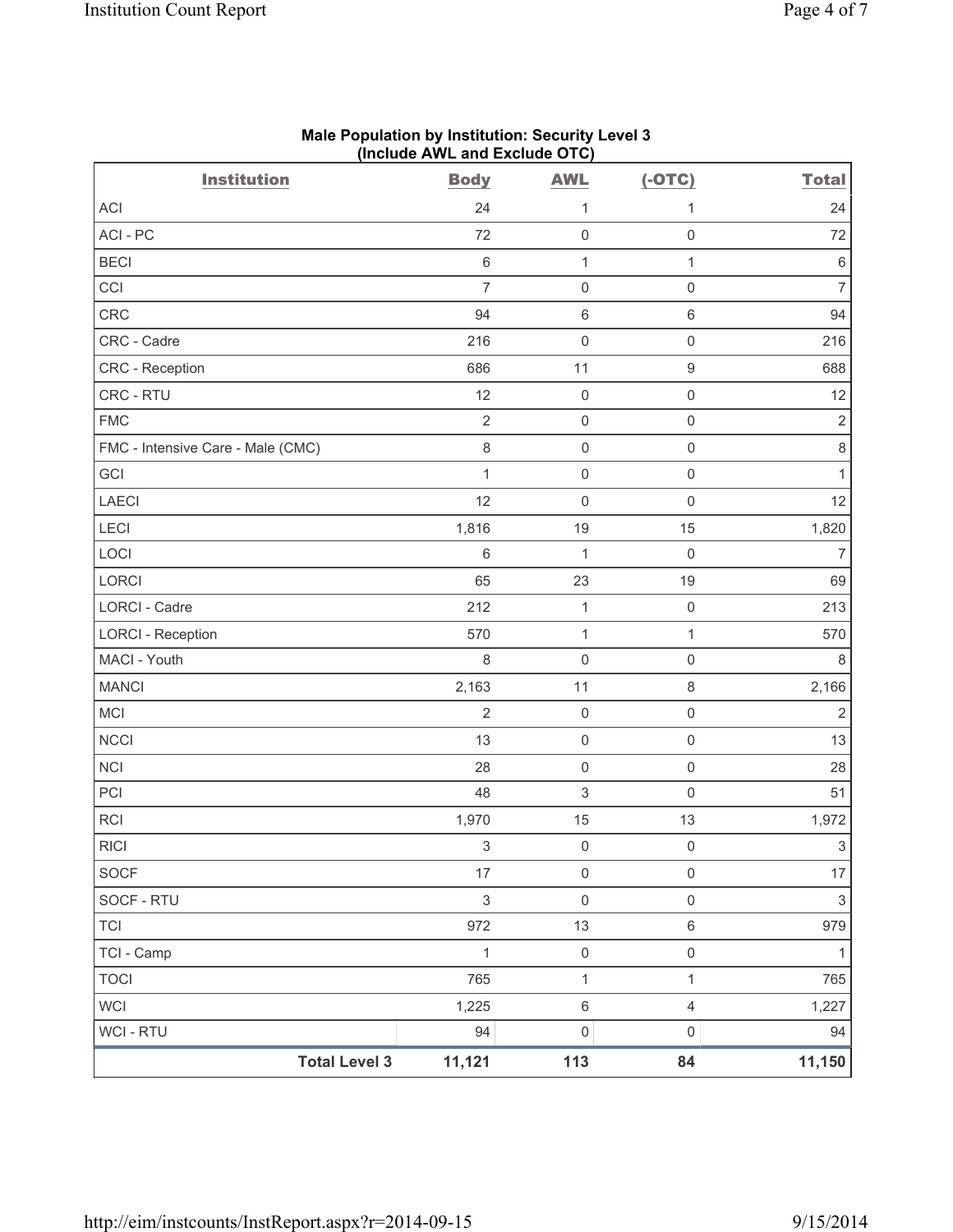| <b>Institution</b>                | (illuluut AvvL allu Exuluut OTO)<br><b>Body</b> | <b>AWL</b>                | $(-OTC)$            | <b>Total</b>   |
|-----------------------------------|-------------------------------------------------|---------------------------|---------------------|----------------|
| <b>ACI</b>                        | 573                                             | 3                         | $\sqrt{2}$          | 574            |
| ACI-PC                            | 68                                              | $\mathsf{O}\xspace$       | $\mathsf 0$         | 68             |
| <b>ACI - RTU</b>                  | 84                                              | $\mathsf 0$               | $\mathsf{O}\xspace$ | 84             |
| <b>BECI</b>                       | 1,560                                           | 33                        | 23                  | 1,570          |
| CCI                               | 1,730                                           | 14                        | $\,6\,$             | 1,738          |
| CRC                               | 120                                             | $\,8\,$                   | $\,$ 5 $\,$         | 123            |
| CRC - Cadre                       | 65                                              | $\mathbf 0$               | $\mathsf{O}\xspace$ | 65             |
| <b>CRC</b> - Reception            | 252                                             | $\,6\,$                   | $\,6\,$             | 252            |
| CRC - RTU                         | $\overline{7}$                                  | $\mathsf{O}\xspace$       | $\mathsf 0$         | $\overline{7}$ |
| <b>FMC</b>                        | $10$                                            | $\mathsf{O}\xspace$       | $\mathsf{O}\xspace$ | $10$           |
| FMC - Intensive Care - Male (CMC) | 20                                              | $\mathsf 0$               | $\mathsf 0$         | 20             |
| GCI                               | 773                                             | $\overline{7}$            | 5                   | 775            |
| <b>LAECI</b>                      | 1,138                                           | 22                        | 17                  | 1,143          |
| LECI                              | 140                                             | $\mathbf 0$               | $\mathsf 0$         | 140            |
| LOCI                              | 1,086                                           | 8                         | $\,6\,$             | 1,088          |
| LORCI                             | 112                                             | 22                        | 20                  | 114            |
| <b>LORCI - Cadre</b>              | 12                                              | $\mathsf{O}\xspace$       | $\mathsf{O}\xspace$ | 12             |
| <b>LORCI - Reception</b>          | 334                                             | $\,6\,$                   | $\,6\,$             | 334            |
| <b>MACI</b>                       | 1,030                                           | $\sqrt{2}$                | $\overline{2}$      | 1,030          |
| MACI - Youth                      | 17                                              | $\ensuremath{\mathsf{3}}$ | $\mathsf 3$         | 17             |
| <b>MANCI</b>                      | 36                                              | $\mathsf{O}\xspace$       | $\mathsf{O}\xspace$ | 36             |
| <b>MCI</b>                        | 1,708                                           | 34                        | 23                  | 1,719          |
| MCI - Camp                        | 1                                               | $\mathbf 0$               | $\mathsf 0$         | $\mathbf{1}$   |
| <b>NCCI</b>                       | 1,644                                           | 28                        | 21                  | 1,651          |
| NCCI - Camp                       | 14                                              | $\mathsf{O}\xspace$       | $\mathsf{O}\xspace$ | 14             |
| <b>NCI</b>                        | 1,732                                           | 31                        | 24                  | 1,739          |
| PCI                               | 822                                             | 15                        | $\overline{4}$      | 833            |
| <b>RCI</b>                        | 179                                             | $\mathbf{1}$              | $\mathsf{O}\xspace$ | 180            |
| <b>RICI</b>                       | 1,142                                           | 18                        | $\boldsymbol{9}$    | 1,151          |
| SCI                               | 1,050                                           | 16                        | $\overline{7}$      | 1,059          |
| <b>TCI</b>                        | 31                                              | $\mathsf{O}\xspace$       | $\mathsf{O}\xspace$ | 31             |
| <b>TOCI</b>                       | 27                                              | $\mathsf{O}\xspace$       | $\mathsf 0$         | 27             |
| <b>WCI</b>                        | 65                                              | $\mathsf{O}\xspace$       | $\mathsf{O}\xspace$ | 65             |
| <b>WCI - RTU</b>                  | $\mathbf 1$                                     | $\mathsf{O}\xspace$       | $\mathsf{O}\xspace$ | $\mathbf{1}$   |
| <b>Total Level 2</b>              | 17,583                                          | 277                       | 189                 | 17,671         |

### **Male Population by Institution: Security Level 2 (Include AWL and Exclude OTC)**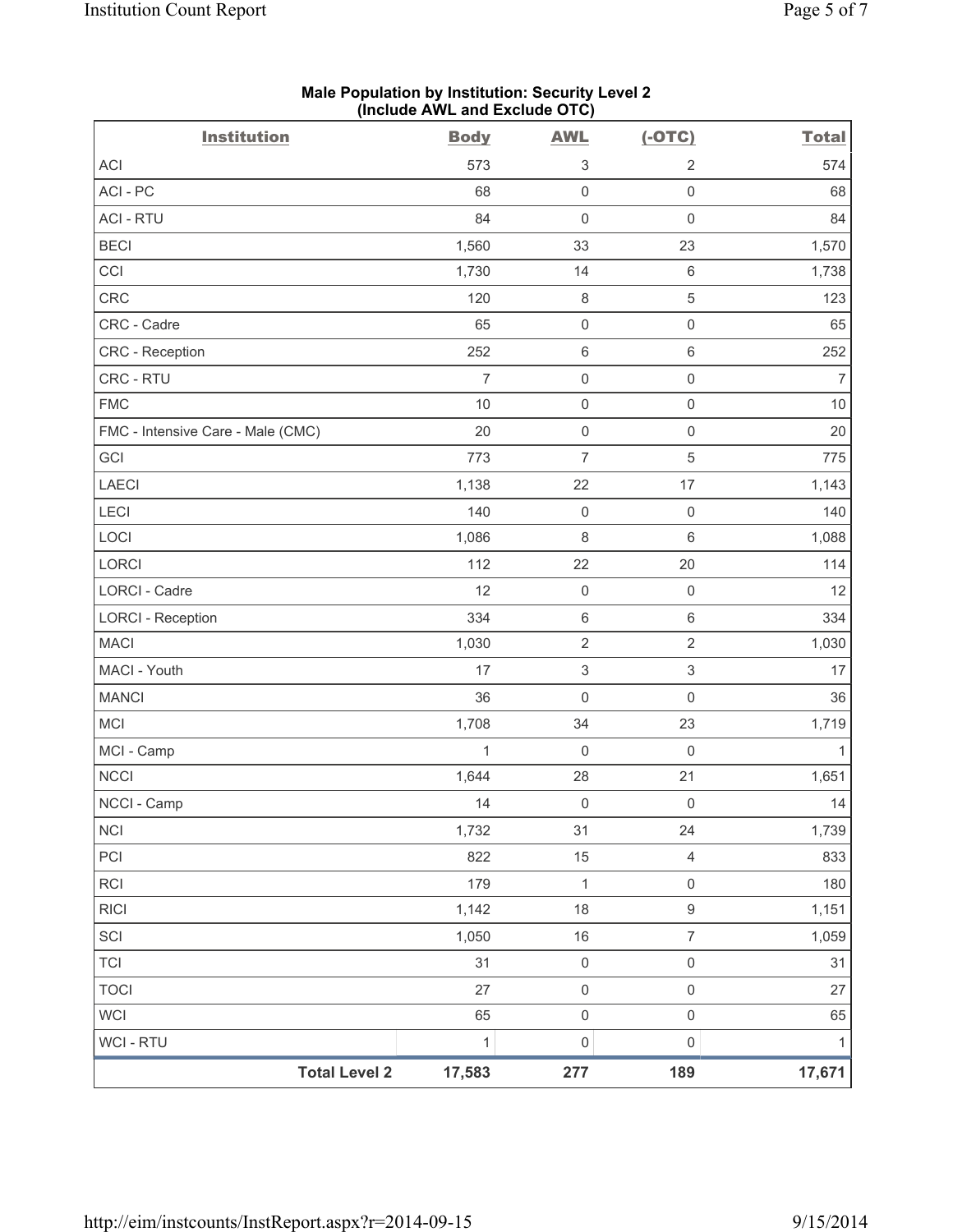|                                   | (include AVVL and Exclude OTO) |                           |                           |                |
|-----------------------------------|--------------------------------|---------------------------|---------------------------|----------------|
| <b>Institution</b>                | <b>Body</b>                    | <b>AWL</b>                | $(-OTC)$                  | <b>Total</b>   |
| <b>ACI</b>                        | 728                            | 6                         | $\sqrt{2}$                | 732            |
| ACI-PC                            | 25                             | $\mathsf 0$               | $\mathsf{O}\xspace$       | 25             |
| <b>ACI - RTU</b>                  | 45                             | $\mathsf{O}\xspace$       | $\mathsf{O}\xspace$       | 45             |
| <b>BECI</b>                       | 646                            | 20                        | 13                        | 653            |
| <b>BECI</b> - Camp                | 491                            | $\mathbf 0$               | $\mathsf{O}\xspace$       | 491            |
| CCI                               | 878                            | $\overline{7}$            | 3                         | 882            |
| CRC                               | 63                             | $\,$ 3 $\,$               | $\ensuremath{\mathsf{3}}$ | 63             |
| CRC - Cadre                       | $\overline{7}$                 | $\mathsf 0$               | $\mathsf{O}\xspace$       | $\overline{7}$ |
| CRC - Reception                   | 164                            | $\overline{2}$            | $\overline{2}$            | 164            |
| CRC - RTU                         | $\overline{4}$                 | $\mathsf{O}\xspace$       | $\mathsf{O}\xspace$       | $\overline{4}$ |
| <b>FMC</b>                        | 449                            | $\ensuremath{\mathsf{3}}$ | $\mathsf{O}\xspace$       | 452            |
| FMC - Intensive Care - Male (CMC) | 14                             | $\mathsf{O}\xspace$       | $\mathsf{O}\xspace$       | 14             |
| GCI                               | 474                            | 11                        | 5                         | 480            |
| GCI - Camp                        | 771                            | $\mathbf{1}$              | $\mathsf{O}\xspace$       | 772            |
| <b>GCI-RTU</b>                    | $\overline{2}$                 | $\mathsf{O}\xspace$       | $\mathsf 0$               | $\overline{2}$ |
| <b>LAECI</b>                      | 601                            | 12                        | $\overline{7}$            | 606            |
| LECI                              | 17                             | $\mathbf{1}$              | $\mathsf{O}\xspace$       | 18             |
| LECI - Camp                       | 191                            | $\mathbf 0$               | $\mathsf{O}\xspace$       | 191            |
| LOCI                              | 1,192                          | $\overline{7}$            | 5                         | 1,194          |
| LORCI                             | 86                             | 15                        | 15                        | 86             |
| <b>LORCI - Cadre</b>              | 3                              | $\mathbf 0$               | $\mathsf{O}\xspace$       | $\mathsf 3$    |
| <b>LORCI - Reception</b>          | 172                            | $\overline{2}$            | $\mathbf{1}$              | 173            |
| MACI - Minimum                    | 1,410                          | 24                        | 18                        | 1,416          |
| <b>MANCI</b>                      | 22                             | $\,$ 5 $\,$               | $\mathbf 2$               | 25             |
| MANCI - Camp                      | 397                            | $\mathsf{O}\xspace$       | $\mathsf{O}\xspace$       | 397            |
| <b>MCI</b>                        | 512                            | $\,$ 5 $\,$               | $\mathsf 3$               | 514            |
| MCI - Camp                        | 362                            | $\mathsf{O}\xspace$       | $\mathsf{O}\xspace$       | 362            |
| <b>NCCI</b>                       | 601                            | $\overline{7}$            | 5                         | 603            |
| NCCI - Camp                       | 412                            | $\mathsf 0$               | $\mathsf{O}\xspace$       | 412            |
| <b>NCI</b>                        | 748                            | 15                        | $\,$ 5 $\,$               | 758            |
| <b>OSP</b>                        | $\,6\,$                        | $\mathbf 0$               | $\mathsf{O}\xspace$       | $\,6\,$        |
| PCI                               | 1,244                          | 29                        | 10                        | 1,263          |
| <b>RICI</b>                       | 1,466                          | 22                        | $\,8\,$                   | 1,480          |
| SCI                               | 1,011                          | $10$                      | $\overline{4}$            | 1,017          |
| <b>TCI</b>                        | 45                             | $\,8\,$                   | $\,6\,$                   | 47             |
| TCI - Camp                        | 440                            | $\mathsf{O}\xspace$       | $\mathsf{O}\xspace$       | 440            |
| <b>Total Level 1</b>              | 15,699                         | 215                       | 117                       | 15,797         |

#### **Male Population by Institution: Security Level 1 (Include AWL and Exclude OTC)**